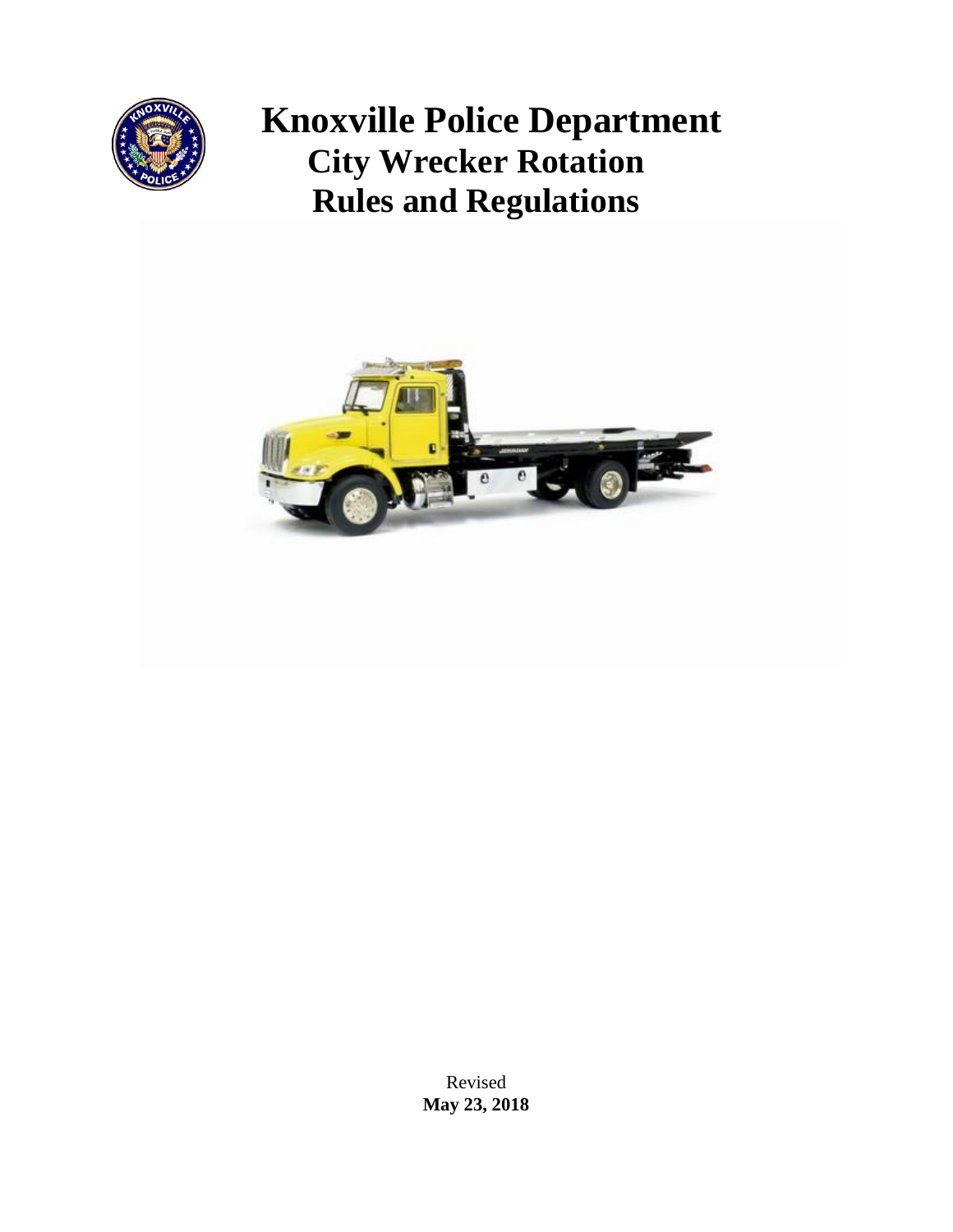# **Table of Contents**

| 2.             |  |
|----------------|--|
| 3.             |  |
| 4.             |  |
| 5 <sub>1</sub> |  |
| 6.             |  |
| 7.             |  |
| 8.             |  |
| 9.             |  |
|                |  |
|                |  |
|                |  |
|                |  |
|                |  |
|                |  |
|                |  |
|                |  |
|                |  |
|                |  |
|                |  |
|                |  |
|                |  |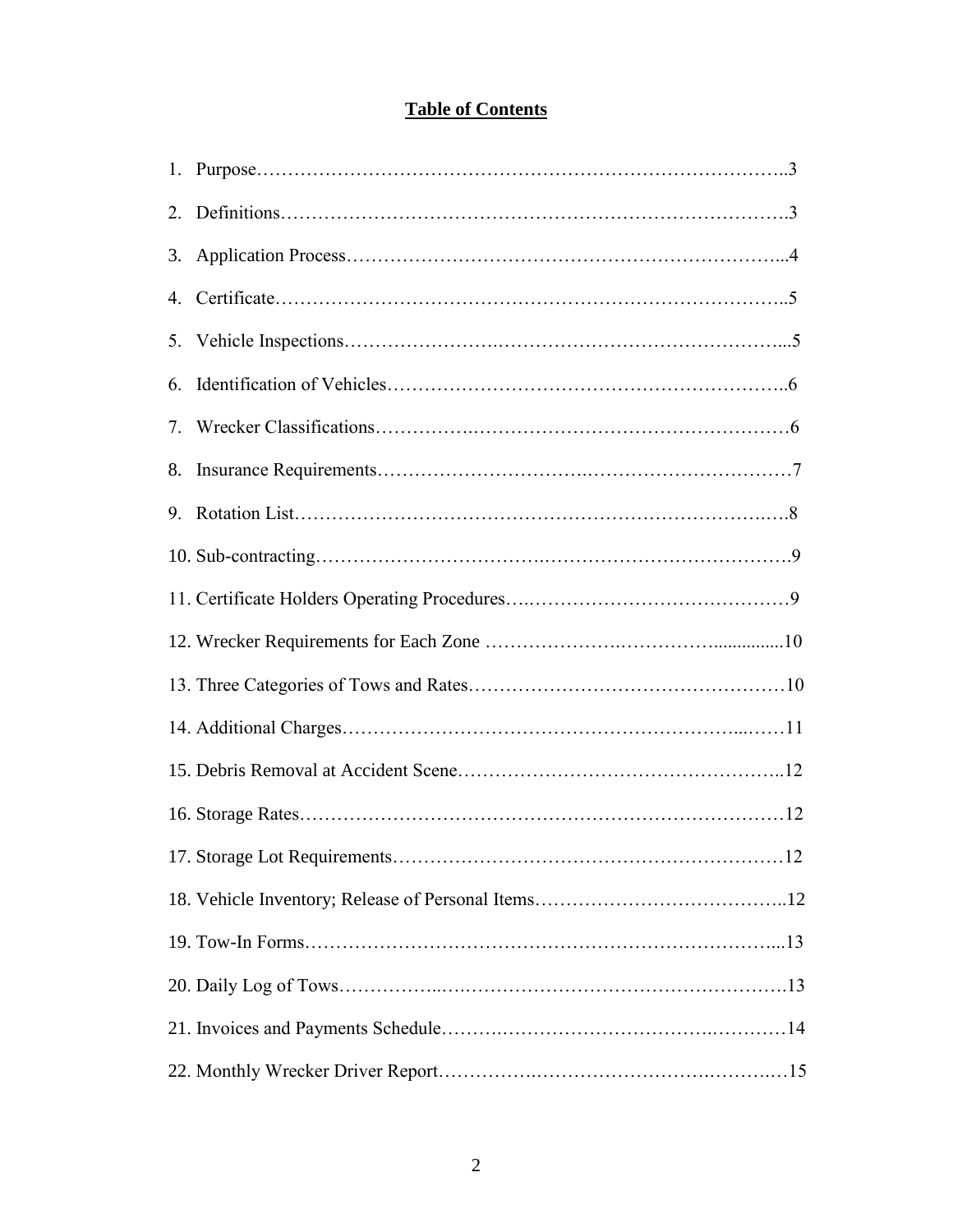# 1. **Purpose**

To establish policy, procedures and regulations for wrecker companies to participate in the City's Wrecker Rotation System.

The terms of the rules and regulations are not intended and do not relate to the price, route, or provision of consensual towing services as preempted by the Interstate Commerce Commission Termination Act (ICCTA) 1975, 49 U.S.C. 14501 (c)(1).

# 2. **Definitions**

- a. *Applicant* means the operator of a wrecker service that desires to participate in the rotation log by making application for the same.
- b. *Certificate* means a certificate issued by the department authorizing the holder thereof to be placed on the rotation list and to engage in the business of providing wrecker or towing services within the City of Knoxville.
- c. *Certificate holder* means the owner to whom the certificate is issued and includes persons, firms, corporations, joint stock companies, syndicates or associations as well as agents and employees of said owner.
- d. *City* means the City of Knoxville or any department thereof.
- e. *Communications Center or dispatch* is the E-911 call center where calls for service are received and dispatched.
- f. *Department* means the Knoxville Police Department, its Chief or representative.
- g. *Rotation Wrecker Services* means the towing, lifting, righting, winching, removal or storage of a city-owned vehicle, illegally parked vehicle, wrecked vehicle, damaged vehicle, inoperable vehicle, seized vehicle, abandoned vehicle or disabled vehicle in accordance with the City rotation list.
- h. *Rules and Regulations* means the Knoxville Police Department's rules and regulations for use of the rotation list for towing services, drivers and vehicle storage facilities, which shall be promulgated pursuant to City Code Section 26- 405.
- i. *Tow or towing* means the act of moving damaged or disabled vehicles, illegally parked vehicles, vehicles that must be moved for safekeeping and evidentiary purposes, and abandoned, wrecked, dismantled or inoperative vehicles constituting a nuisance.
- j. *Wrecker* means a tow truck or motor vehicle constructed on a truck chassis with device operated by mechanical power and employed or used for the purpose of towing, lifting, transporting, conveying or removing any and all kinds of vehicles which are unable to be or actually are not operated under their own power.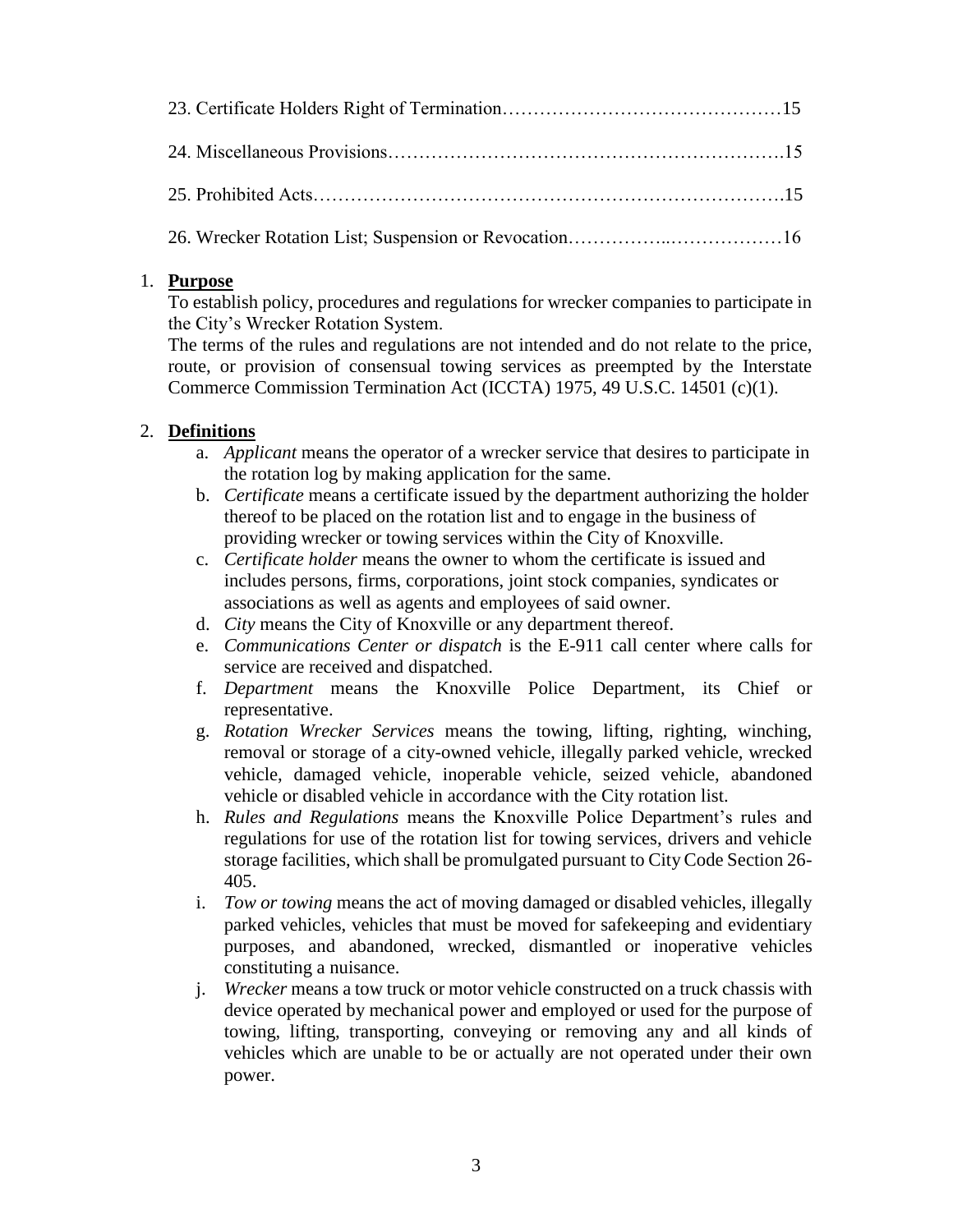- k. *Wrecker Inspector* is a Knoxville Police Officer appointed by the Chief of Police.
- l. *Wrecker Service Commission* means the commission established by ordinance of the Knoxville City Council, Code Section 26-500.

# 3. **Application Process**

An application must be completed and filed with the Inspections Unit of the Knoxville Police Department. Applicants who demonstrate successful compliance with the City Code and the Knoxville Police Department's rules and regulations will receive equal opportunity for inclusion on the rotation list.

Applications will be accepted at any time but will only be reviewed for inclusion on the rotation list on a semi-annual basis (January 1st and July 1st), unless an emergency situation or a response problem arises in which the City reserves the right to add to the rotation list at any time.

Applications must be filed with the Inspections Unit no later than 30 days prior to the enrollment periods of January  $1<sup>st</sup>$  and July 1st. Failure to submit application in a timely manner will result in your application being postponed until the next enrollment period.

# **Applicants must also comply with the following:**

- a. Applicants shall maintain a minimum of two (2) years of towing/storage records for inspection.
- b. The fee for processing an application for inclusion on the rotation list will be a nonrefundable fee of one hundred dollars (\$100.00). The certificate is valid from July  $1<sup>st</sup>$  to June  $30<sup>th</sup>$  of each year unless suspended or revoked. Applicants applying to be on the rotation list in January of each year will pay a pro-rated nonrefundable fee of fifty dollars (\$50.00) for a six-month certificate. The processing fee must be submitted with the application.
- c. Ensure that the towing company is independent of any other towing company. Phone number(s), address, business license, and storage facilities, etc. must not be the same as any other towing company.
- d. Applicants and wrecker drivers shall not have been convicted of a felony or theft within the past five (5) years.
- e. All wrecker drivers shall be required to submit to a criminal conviction records investigation pursuant to T.C.A. 6-54-128. Any cost incurred, in conducting a criminal conviction records investigation shall be paid by the applicant or driver.
- f. All wrecker drivers must possess a valid Tennessee Driver License along with any required endorsements. Drivers must also possess a Commercial Driver License (CDL), if required by Tennessee Law.
- g. Applicants shall be in compliance with Federal Regulations regarding Americans with Disabilities Act of 1990. (See Attachment A.)
- h. Applicants must be licensed and registered to do business in Tennessee.

# 4. **Certificate**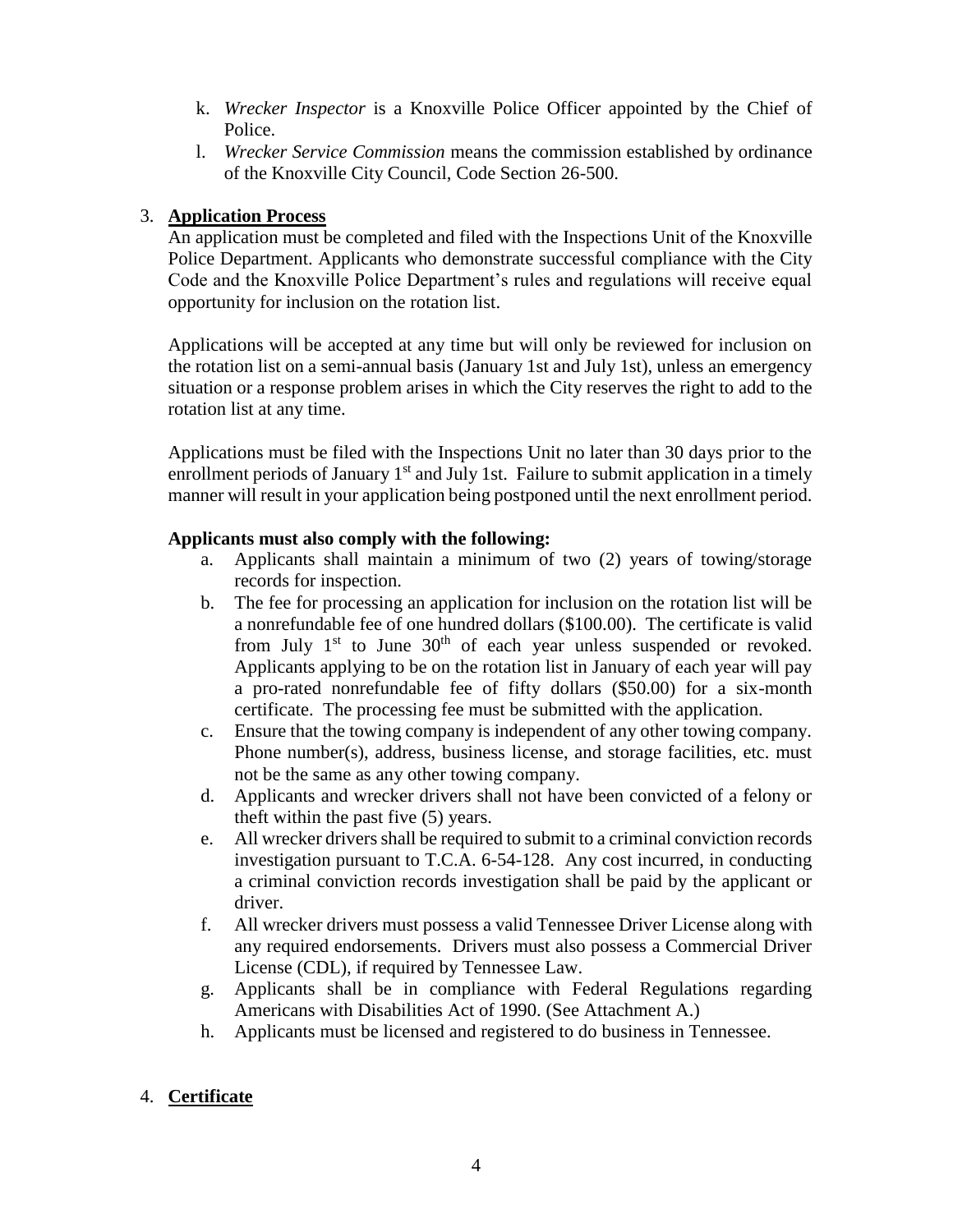An applicant, who has met all the requirements of the City Code and the rules and regulations to be placed on the rotation list, may be issued a certificate. The certificate will expire on June  $30<sup>th</sup>$  of each year unless suspended or revoked. An application must be completed and submitted each year along with the required inspections and fees.

# 5. **Vehicle Inspections**

Wreckers will be inspected prior to being used on the rotation list and annually thereafter. The Inspections Unit of the Knoxville Police Department will be responsible for the inspections and affixing a sticker on each wrecker. Inspection stickers will expire on June  $30<sup>th</sup>$  of each year. There will be a \$25 inspection fee for each wrecker to be paid upon a successful inspection. In addition, the certificate holder shall have a mechanical inspection conducted on each wrecker by a certified mechanic, prior to utilizing the wrecker on the rotation list. The wrecker inspector will provide a form for the mechanical inspection.

If a certificate holder's wrecker is involved in an accident, the certificate holder shall notify the Inspections Unit of the Knoxville Police Department within twenty-four (24) hours of the accident. This notification is required regardless if an accident report was filed by a law enforcement agency.

Certificate holders agree to submit to inspections by the Knoxville Police Department of their premises, vehicles and equipment for compliance with all local, State and Federal laws as well as the Knoxville Police Department's rules and regulations. The inspections may be conducted without prior notice at any time.

# **Each wrecker must be in-compliance with the Wrecker Inspection Form.**

- a. Each tow truck must be equipped with the following:
	- 1. At least one (1) Amber-colored light, visible and mounted on top of the wrecker (rotating or strobe type, LED lights are permitted)
	- 2. Sirens are prohibited
	- 3. Flood lights mounted at a height sufficient to illuminate the scene at night
	- 4. At least (1) 20 lb. fire extinguisher or (2) 10 lb. fully charged fire extinguishers having an Underwriters Laboratory rating of four (4) A: B: C or more
	- 5. One (1) Shovel
	- 6. One (1) Axe
	- 7. One (1) Pry bar
	- 8. One (1) Heavy Duty Push-broom
	- 9. Minimum of one (1) 40 lb. fluid absorption compound
	- 10. A set of dollies on Class A wreckers
- b. General Appearance of wrecker:
	- 1. Body
	- 2. Lettering (Company name and vehicle unit #)
	- 3. Windows
- c. Mechanical Operation:
	- 1. Headlights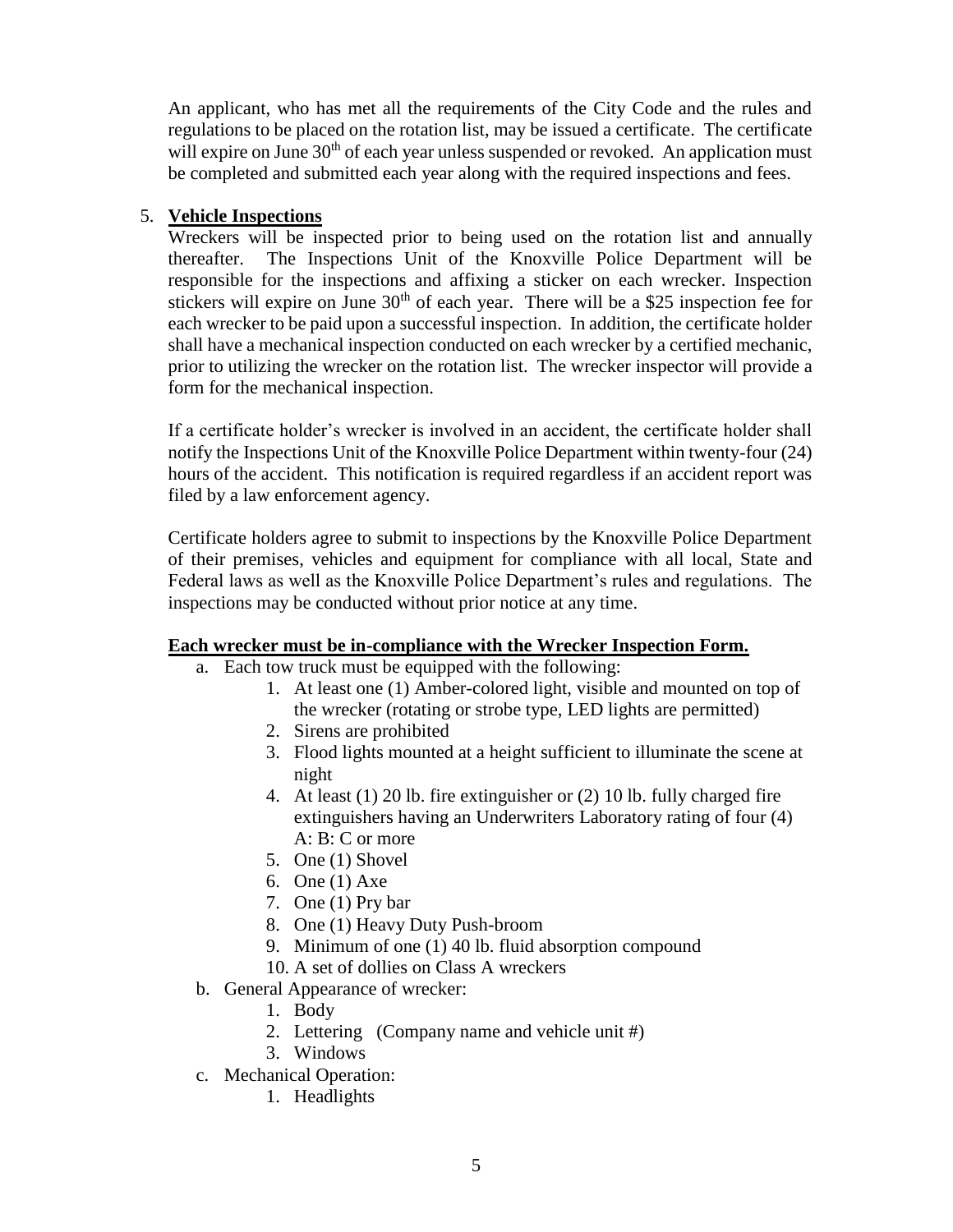- 2. Tail/Brake lights
- 3. Tires
- 4. Boom condition
- 5. Cables
- 6. Cradle Tow Plate/Tow Sling

All wreckers shall be kept and maintained in a safe operating condition and in a reasonably clean condition.

# 6. **Identification of Vehicles**:

Each wrecker shall bear the name of the towing company on the outside of each front door or other approved area, in permanent lettering not less than four (4) inches and not more than eight (8) inches in height. Any color scheme, identifying design, monogram or insignia, or any proposed change thereto of any wrecker must be approved by the wrecker inspector so that the change will not conflict with or be in imitation of any color scheme, identifying design, monogram or insignia used by any other person, owner or operator, in such manner as to be misleading or tend to deceive the public.

Magnetic signs are not permitted.

Each wrecker must have its own unique Unit number displayed on each side of the vehicle in such a manner as to be easily visible to the public.

# 7. **Wrecker Classifications:**

Four (4) distinct classes have been established. Each wrecker may only be listed in one (1) class. The following criteria must be met for each class for inclusion on the rotation list:

- a. **Class A wrecker** to be used for towing passenger cars, light trucks, small trailers and similar vehicles, which meet the following requirements:
	- 1. Tow truck chassis with a manufacturer's rated capacity of at least 14,000 lbs. GVWR.
	- 2. Individual boom capacity of not less than four (4) tons.
	- 3. Individual power winch pulling capacity of not less than four (4) tons.
	- 4. A minimum of one hundred (100) feet of 3/8 inch, or larger, cable on each drum.
	- 5. Wheel lift capable of picking up a passenger car or pick-up truck.
	- 6. Belt-type cradle tow plate or tow sling to pick up vehicles, the cradle of the tow plate to be equipped with a safety chain.
- b. **Class B wrecker** to be used for towing medium-sized trucks or similar vehicles, which meet the following requirements:
	- 1. Tow truck chassis with a manufacturer's rated capacity of at least 19,500 lbs. GVWR.
	- 2. Individual boom capacity of not less than six (6) tons.
	- 3. Individual power winch pulling capacity of not less than eight (8) tons.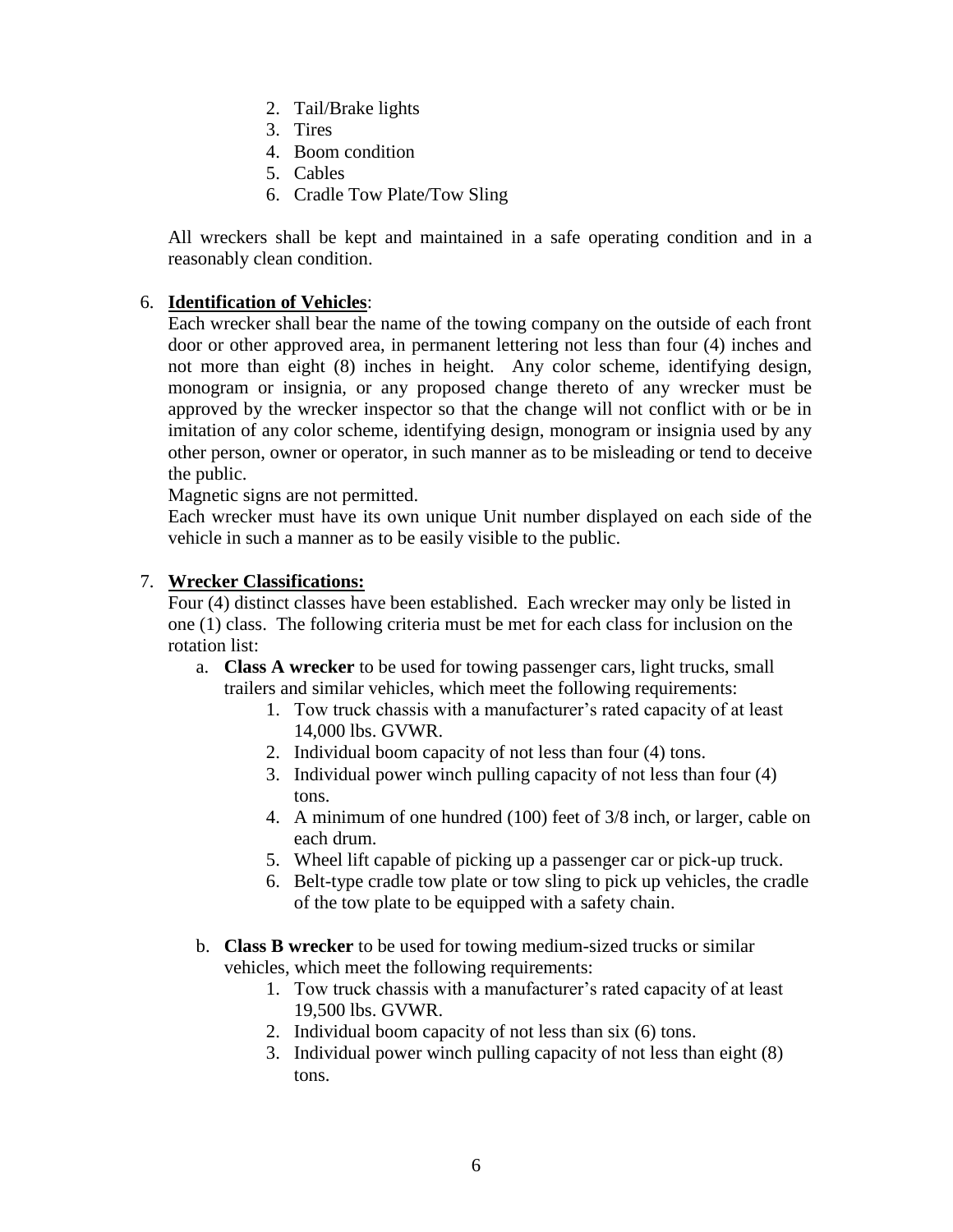- 4. A minimum of two hundred (200) feet of at least 7/16 inch, or larger, cable on each drum.
- 5. Cradle tow plate or tow sling to pick up vehicles, the cradle of the tow plate to be equipped with a safety chain.
- c. **Class C wrecker** to be used for towing large trucks, road tractors and trailers or similar vehicles, which meet the following requirements:
	- 1. Tow truck chassis with a manufacturer's rated capacity of at least 35,000 lbs. GVWR.
	- 2. Individual boom capacity of not less than twelve and one-half (12-  $1/2$ ) tons.
	- 3. Individual power winch pulling capacity of not less than twelve and one-half (12-1/2) tons, and a total rating with two (2) booms of twenty-five (25) tons or a single boom with a rating of at least twentyfive  $(25)$  tons.
	- 4. A minimum of two hundred (200) feet of at least 9/16 inch, or larger, cable on each drum.
	- 5. Airbrakes so constructed as to lock wheels automatically upon failure.
- d. **Class D roll-back** may only tow or haul a vehicle based on the roll-back's towing or hauling capacity and which meets the following requirements:
	- 1. Tow truck chassis with a manufacturer's rated capacity of at least 14,000 lbs. GVWR.
	- 2. Individual power winch pulling capacity of not less than four (4) tons.
	- 3. A minimum of fifty (50) of at least 5/16 inch, or larger, cable on winch drum.
	- 4. At least a sixteen (16) foot bed.
	- 5. At least two (2) safety chains for securing the vehicle to the bed.
	- 6. Straps with ratcheting capability that provide for the transporting of motorcycles.

# 8. **Insurance Requirements:**

No applicant will be placed on the City's rotation list unless the applicant provides an acceptable certificate of insurance from an insurance company with a minimum of "A" rating to the wrecker inspector and complies with the following:

- a. Every certificate holder assumes full responsibility and liability for any injury to persons, damage to property, fire or theft resulting from the certificate holder's negligent acts or omissions.
- b. Every certificate holder must maintain the following policies of insurance according to the minimum limits set forth in this section. Each policy shall be in the name of the towing company, or its owner, and shall include coverage for towing, storage, and unlocking vehicles. The policy shall be effective for a period of not less than one (1) year. Insurance coverage may be provided in a single policy or separate policies. Certificates must be itemized to indicate amounts of liability, on-hook and garage keeper's coverage. It is the intent of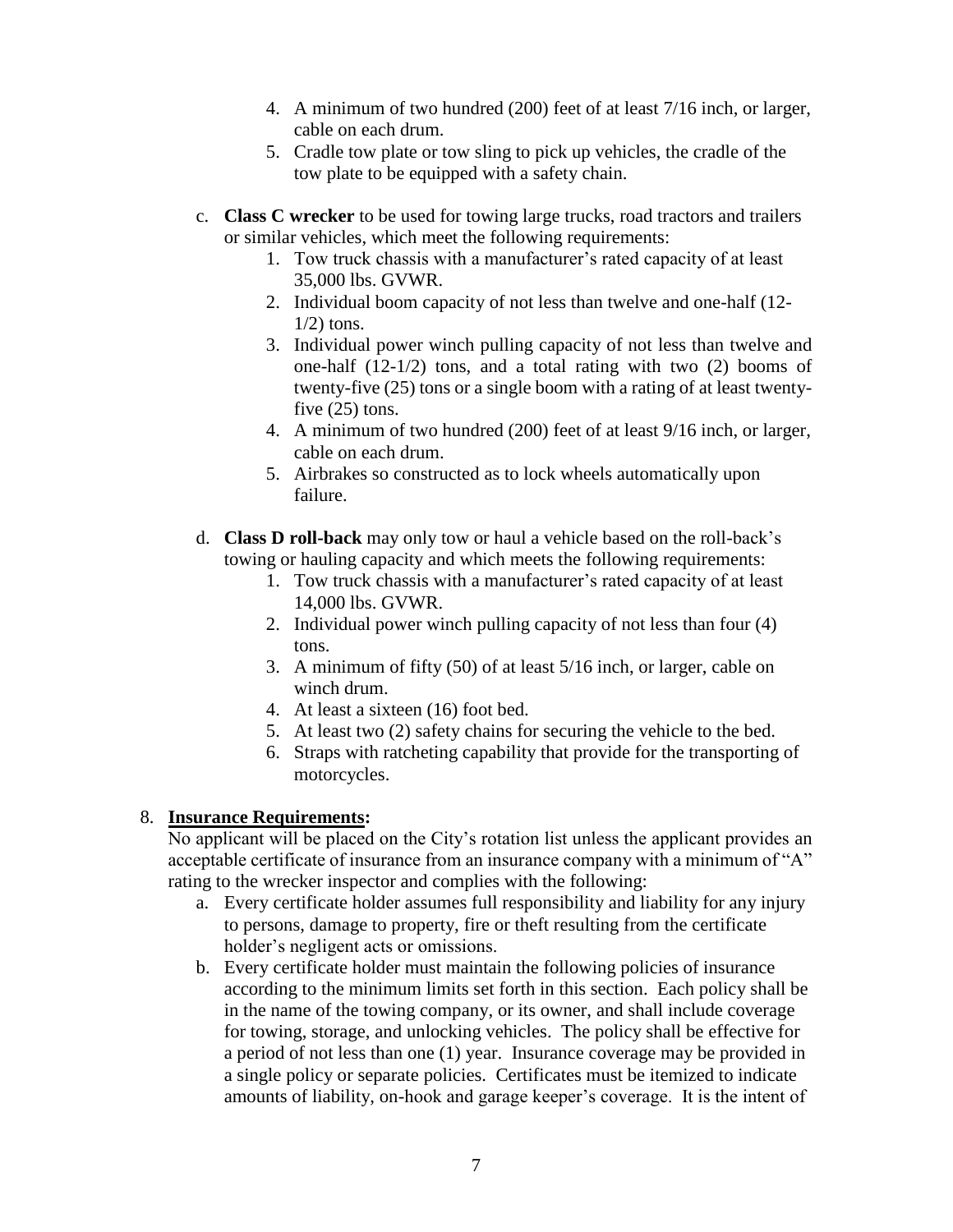this section to establish the minimum limit of the type and amount of insurance required herein.

| (1) Minimum vehicle liability amounts per occurrence: |                                                  |  |
|-------------------------------------------------------|--------------------------------------------------|--|
| Class A and D                                         | \$300,000                                        |  |
| Class B                                               | \$500,000                                        |  |
| Class C                                               | \$750,000                                        |  |
|                                                       | (2) Minimum garage keeper's liability policy per |  |
| occurrence:                                           |                                                  |  |
| Class A and $D$                                       | \$75,000                                         |  |
| Class B                                               | \$150,000                                        |  |
| Class C                                               | \$200,000                                        |  |
|                                                       | (3) Minimum on hook coverage per occurrence:     |  |
| Class A and D                                         | \$75,000                                         |  |
| Class B                                               | \$150,000                                        |  |
| Class C                                               | \$200,000                                        |  |

- c. Insurance Renewal:
	- 1. Certificates of insurance shall be submitted to the wrecker inspector, or his designee, at least ten (10) days prior to the renewal date and expiration of the certificates.
	- 2. The certificate holder shall make written notification of any changes in insurance coverage to the wrecker inspector, or his designee, within thirty (30) days prior to the change.
	- 3. Violation of any of the above insurance requirements or regulations shall be cause for suspension or removal from the rotation list.

# 9. **Rotation List:**

The City of Knoxville will be divided into four (4) zones.

- a. **Zone 1** (Northwest) will consist of I40 W north to the city limits and I75 / I275S west to the city limits.
- b. **Zone 2** (Northeast) will consist of I40 W north to the city limits and I75 / I275N east to the city limits.
- c. **Zone 3** (Southwest) will consist of I40 E south to the city limits and the area west of  $11<sup>th</sup>$  St south and Edington Rd to the city limits.
- d. **Zone 4** (Southeast) will consist of I40E south to the city limits and the area east of 11<sup>th</sup> St north and Edington Rd to the city limits.

# **The rotation begins on Monday at 6:30 a.m. and ends the following Monday at 6:30 a.m.**

Each zone is rotated on a weekly basis and the City reserves the right to adjust or change the zones at any time.

A certificate holder may apply to be on the rotation list in two zones. If a certificate holder applies to work in two zones, the wrecker inspector will determine if the certificate holder has the manpower and equipment to work in two zones and which two zones the certificate holder will be placed.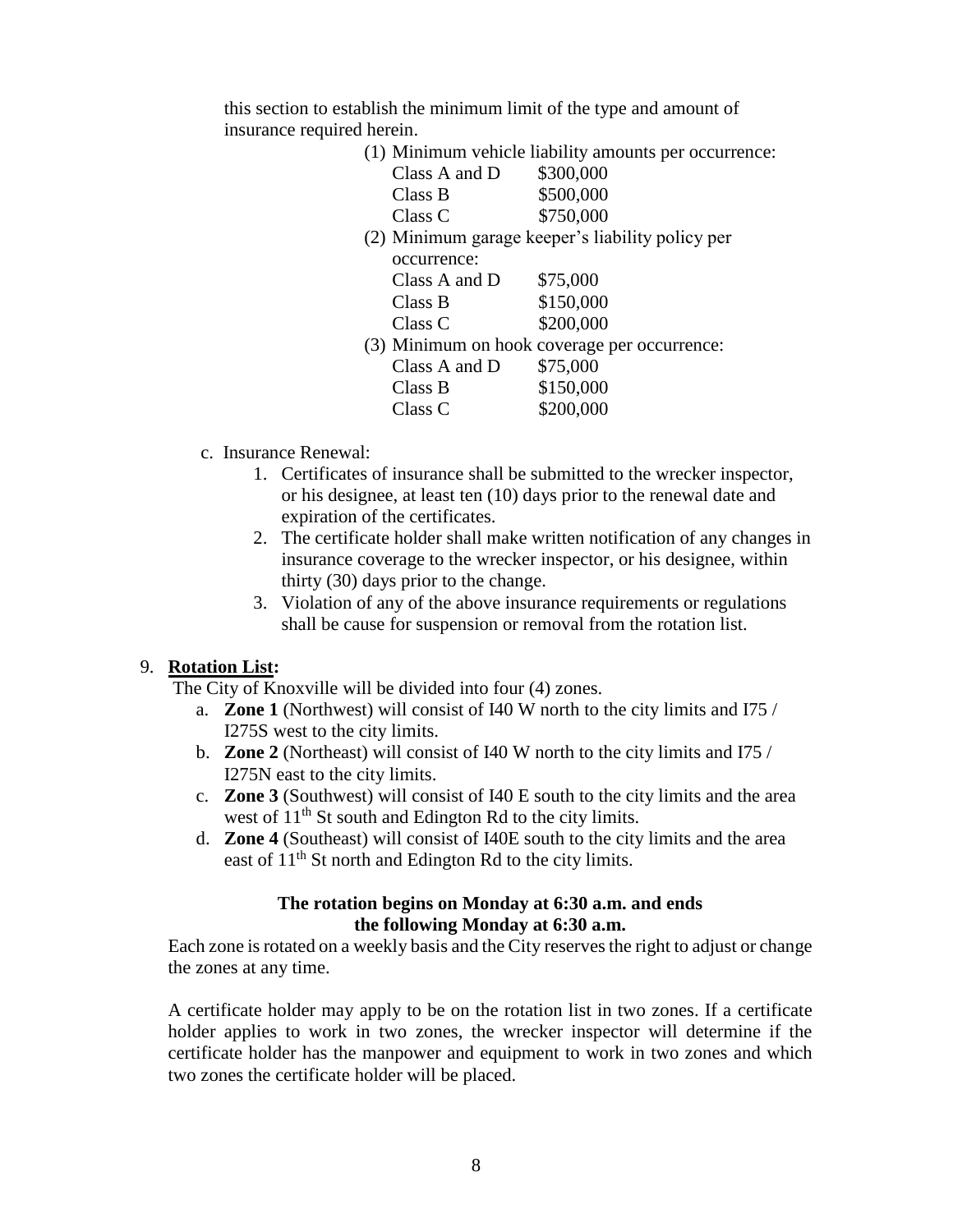If a certificate holder wants to work in a different zone, the certificate holder may apply to do so by notifying the wrecker inspector, in writing, no later than 30 days prior to the enrollment periods of January 1<sup>st</sup> and July 1st. The wrecker inspector will approve or disapprove requests based on the needs of the City and the certificate holder's ability to provide service in the requested zone.This does not prevent the wrecker inspector from making changes in relation to zones at any time if the need arises.

To be on the rotation list, a certificate holder must have the required equipment to be able to complete each tow or sub-contract in accordance with section 10.

The City reserves the right to tow any vehicle with a City-owned or operated wrecker.

#### 10. **Sub-contracting:**

An applicant may sub-contract Class C tows so long as the subcontractor is already on the rotation list with the City of Knoxville. Applicants may not sub-contract for Class A or B tows. The subcontractor must not be under any suspension or termination from the rotation list at the time of the sub-contract agreement. This sub-contract agreement must be in writing and provided to the wrecker inspector prior to the applicant being admitted onto the rotation list. Certificate holders must notify the wrecker inspector immediately of any material change to subcontract agreements.

All subcontractors shall be responsible for abiding by all local, State and Federal laws as well as the Knoxville Police Department's rules and regulations. If there are any complaints or violations relating to the subcontractor's towing, the subcontractor shall be held accountable for the complaint or violation. If a subcontractor is suspended or revoked, any certificate holder utilizing that subcontractor for Class C tows must immediately contract with another company on the rotation list to cover the Class C tows or the wrecker inspector will assign another certificate holder to cover the Class C tows during this time frame.

The subcontractor is also responsible for using the proper equipment, including the proper size wrecker, to complete the tow as required by law.

The Communications Center will maintain a record of the rotation list. The Communications Center will be responsible for the rotation of certificate holders on the list and for relaying communications between the officer on scene and the certificate holder. The certificate holder on-call will receive the call from the Communications Center. It is the responsibility of the certificate holder on-call to immediately call the subcontractor to respond to the scene.

#### 11. **Certificate Holder Operating Procedures:**

Certificate holders will make their service available 24 hours a day, 7 days a week. Certificate holders will be reasonably available to supplement the other certificate holders who are on-call as per requested by the Communications Center.

**Wreckers will arrive at the scene of a call within thirty (30) minutes of receiving the call from the Communications Center.** If a wrecker fails to respond to the scene within thirty (30) minutes, the Communications Center will be free to call the next certificate holder in line on the rotation list. The next call will proceed back to the certificate holder on-call.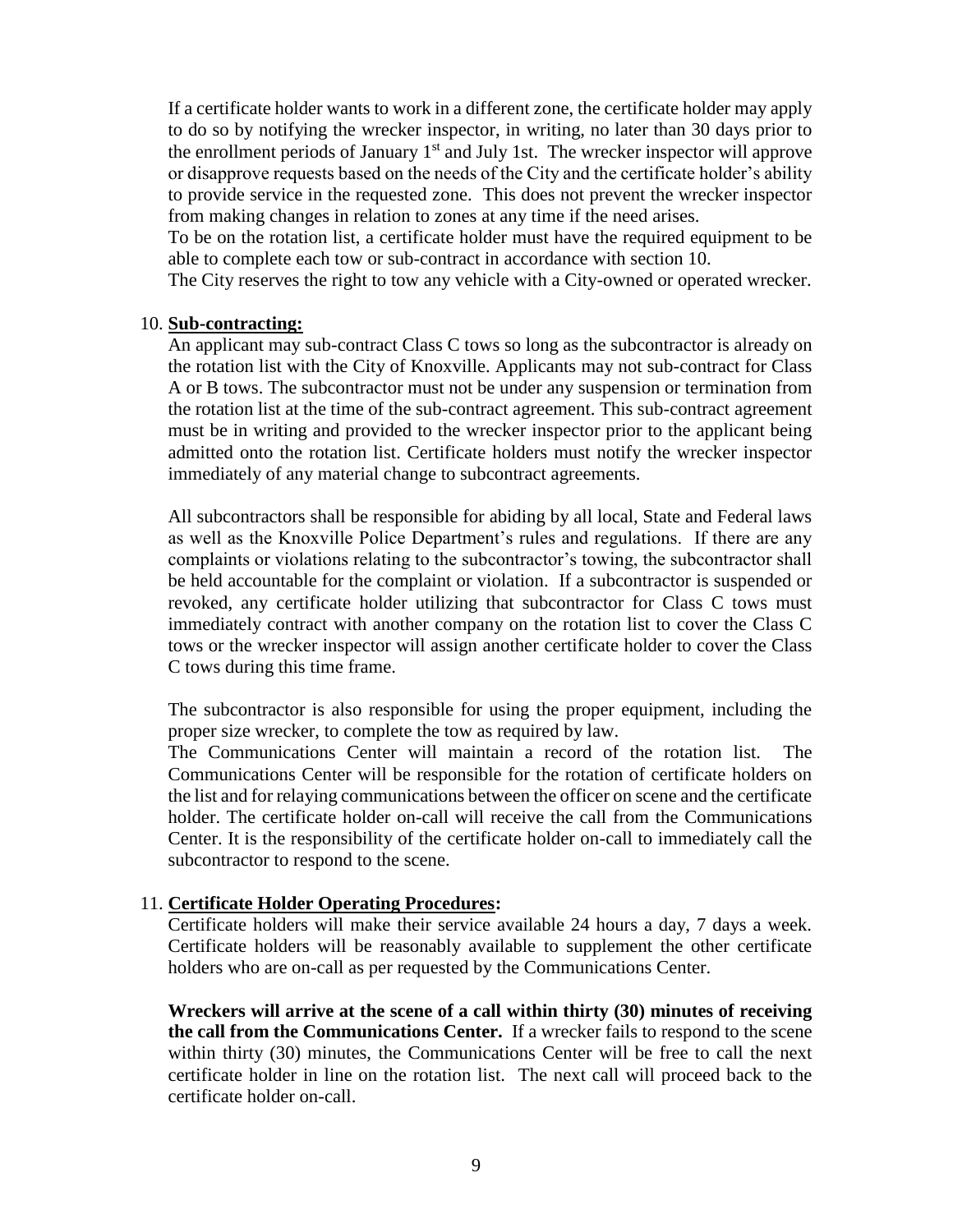If a certificate holder is not able to respond when called by the Communications Center, the certificate holder shall immediately advise the Communications Center of that fact. In these cases, the Communications Center will call the next certificate holder in line on the rotation list. If there is a problem getting a wrecker to respond from the rotation list, the Communications Center will call the on-call wrecker from the nearest zone's rotation list starting with the zone in the same district (east/west).

Certificate holders desiring to be off the rotation list for any length of time must notify the wrecker inspector and the Communications Center of their unavailability. The certificate holder may return to the rotation list at the end of the requested absence.

#### **Additional Provisions:**

- a. If a certificate holder fails to answer a phone call from dispatch for towing service, dispatch is free to call the next certificate holder on the rotation list.
- b. All wreckers shall operate, at a minimum, the amber-colored light, which is mounted on top of the wrecker while at the scene of a call for service and anytime while towing a vehicle.
- c. Failure to respond in a timely manner may result in a suspension, revocation or failure to renew the certificate.
- d. Certificate holders shall notify the wrecker inspector, in writing, prior to any change in either the certificate holder's business address or phone number.
- e. The certificate holder is responsible for using the proper equipment, including the proper size wrecker to complete the tow as required by law.

#### 12. **Wrecker Requirements for Each Zone:**

#### **a. Class A & B wrecker:**

| Zone $1(N/W)$ | Zone $2(N/E)$ | Zone $3(S/W)$ | Zone 4 $(S/E)$ |
|---------------|---------------|---------------|----------------|
| Class A-4     | Class A-4     | Class $A-4$   | Class A-4      |
| Class D-2     | Class D-1     | Class D-2     | Class D-1      |
| Class B-1     | Class B-1     | Class B-2     | Class B-1      |
|               |               |               |                |

**b. Class C wrecker: Zone 1 (N/W) Zone 2 (N/E) Zone 3 (S/W) Zone 4 (S/E)** Class C-1 Class C-1 Class C-1 Class C-1

The wrecker inspector shall determine if a wrecker or roll-back can be substituted to meet the requirements.

#### 13. **Three Categories of Tows and Rates**:

- a. Category (1): Towing of City-owned vehicles to a City location;
- b. Category (2): Vehicles not involved in a collision towed to City;
- c. Category (3): Towing of vehicles involved in a collision to the City lot at the direction of the Knoxville Police Department.
- d. Category (4): Vehicles towed to certificate holder's storage facility or other location within a three-mile radius of the City limits.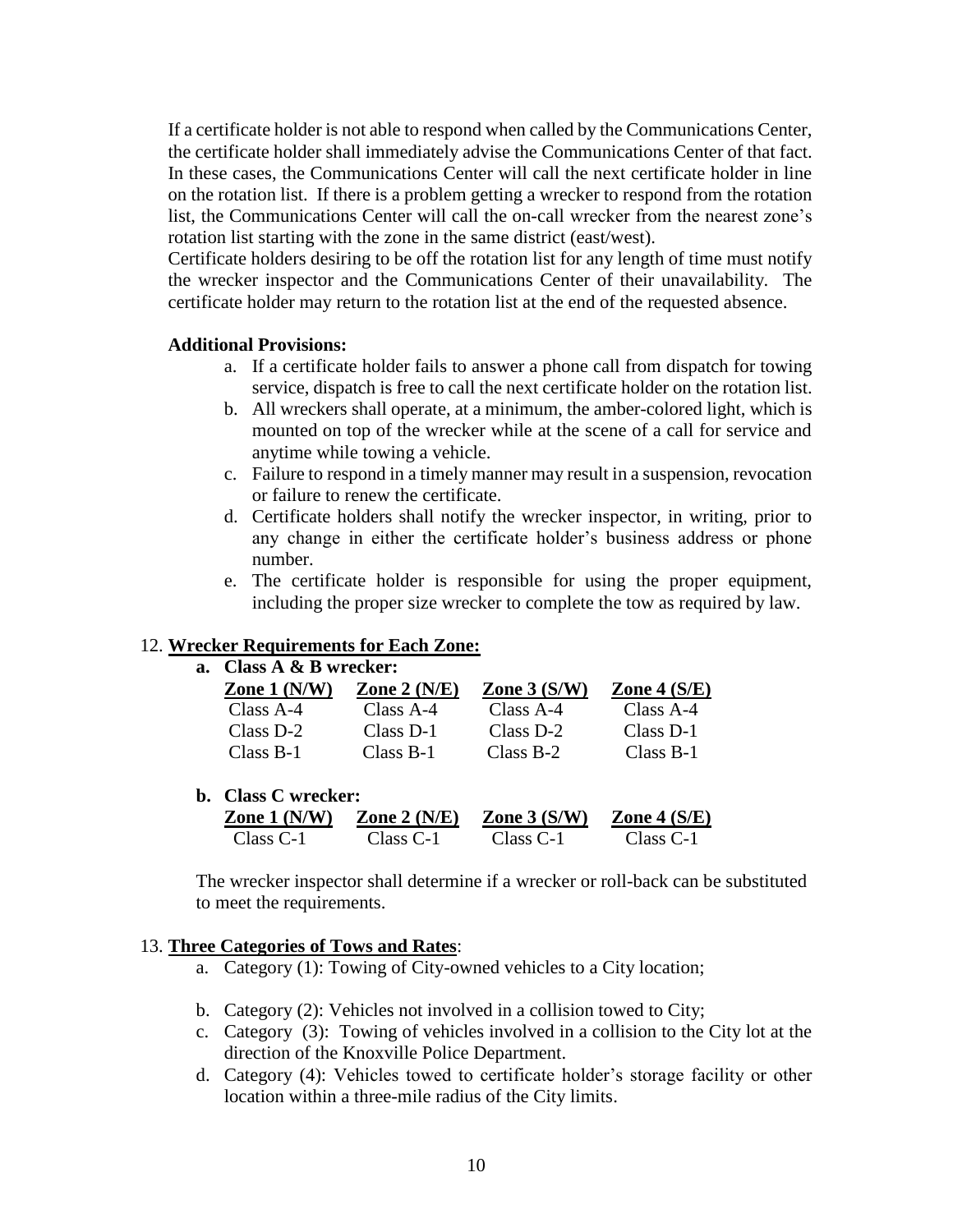**Charges for all three (3) categories are all-inclusive except for additional charges in Section 14. All categories are to include, but not limited to, fulfilling all of the requirements under these specifications, as well as services and materials rendered by the certificate holder such as environmental cleanup at the site of the tow, winching, cleaning the area, administration costs and storage charges for 24 hours after initial tow.** (Environmental cleanup is considered glass, metal, plastic and other items that do not require a professional hazardous materials license for removal. Any materials requiring a professional license for removal will not be the responsibility of the certificate holder.)

| a. Category (1): Auto thru $\frac{1}{2}$ Ton<br>34 Ton thru 2 Ton | $(\$40.00$ per unit)<br>$(\$60.00$ per unit) |
|-------------------------------------------------------------------|----------------------------------------------|
| <b>Over 2 Ton</b>                                                 | $(\$250.00$ hourly rate) *                   |
| b. Category (2): <b>Auto thru</b> $\frac{1}{2}$ <b>Ton</b>        | $(\$84.50$ per unit)                         |
| <sup>3</sup> / <sub>4</sub> Ton thru 2 Ton                        | $$130.00$ per unit)                          |
| Over 2 Ton                                                        | $(\$325.00$ hourly rate) *                   |
| c. Category (3): Auto thru $\frac{1}{2}$ Ton                      | $($156.00$ per unit)                         |
| <sup>3</sup> / <sub>4</sub> Ton thru 2 Ton                        | (\$195.00 per unit)                          |
| Over 2 Ton                                                        | $(\$455.00$ hourly rate) *                   |
| Category (4): Auto thru $\frac{1}{2}$ Ton<br>d.                   | $($156.00$ per unit)                         |
| 34 Ton thru 2 Ton                                                 | (\$195.00 per unit)                          |
| Over 2 Ton                                                        | $(\$455.00$ hourly rate) *                   |

**\*Hourly rate begins when the wrecker arrives at the scene and ends when the vehicle is dropped at its destination.**

# **The hourly rate shall be rounded and paid to the nearest quarter hour.**

#### 14. **Additional charges:**

a. Extra winching and/or manpower used by the certificate holder to remove overturned vehicles and/or vehicles off the roadway and down an embankment may charge the following:

**This is a one-time charge per vehicle, if applicable.**

| $(1)$ Auto thru $\frac{1}{2}$ Ton | $(\$26.00$ per unit) |  |
|-----------------------------------|----------------------|--|
| $(2)$ 3/4 Ton thru 2 Ton          | $(\$65.00$ per unit) |  |
| $(3)$ Over 2 Ton                  | $$104.00$ per unit)  |  |

# **There shall be no additional charge for normal winching and any additional charge not authorized by the rules and regulations may result in a suspension, revocation or failure to renew the certificate.**

b. Mileage charge for City-owned vehicles towed from a location outside Knox County to a City location is \$1.85 per mile.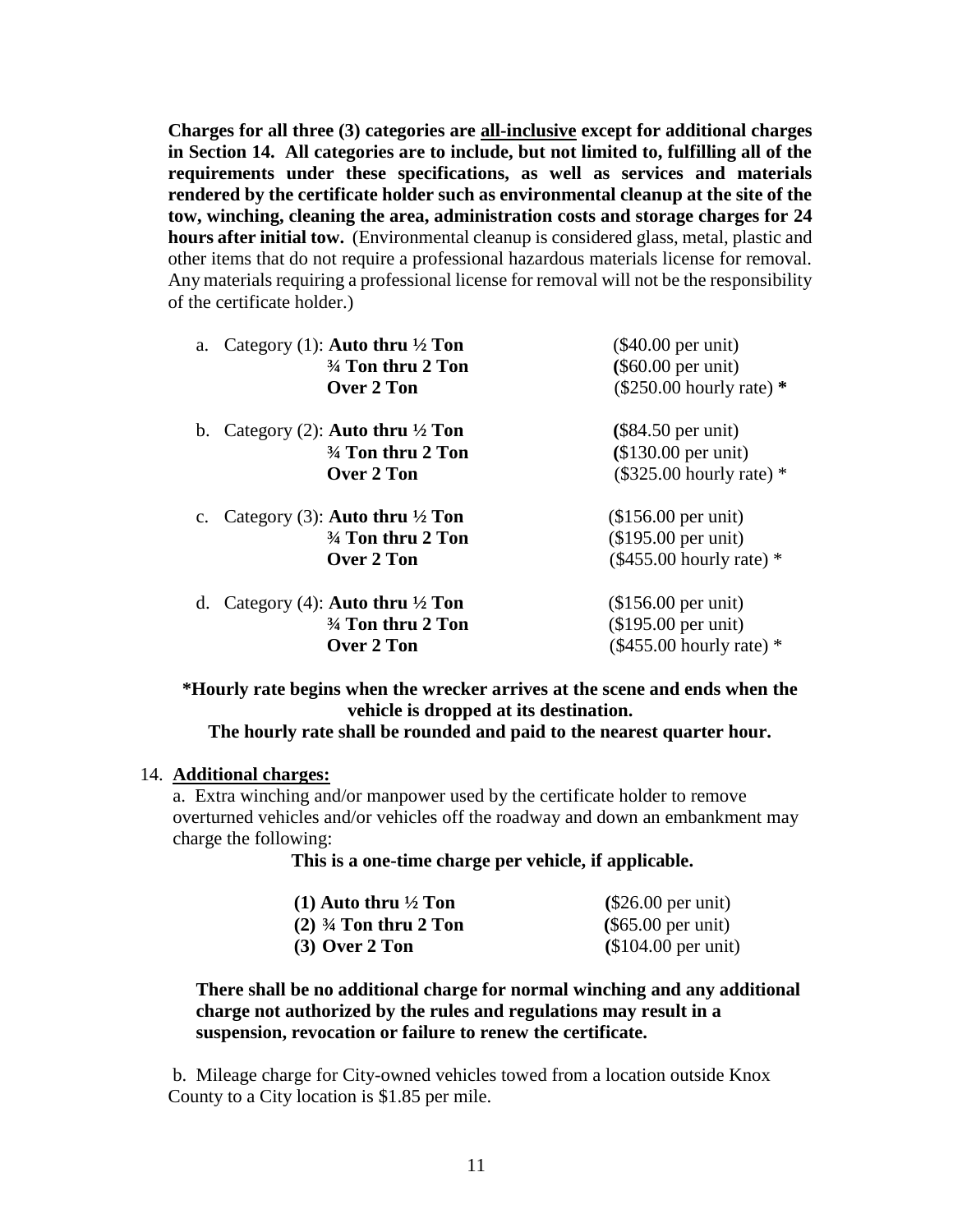- (i) Charges are all-inclusive: With the exception of subsection 26-410(b), all charges by certificate holders on the rotation list for rotation wrecker services are all-inclusive and include the following services: environmental cleanup at the site of the tow, winching, cleaning the area, dolly charges, administration costs and storage charges for forty-eight (48) hours after initial tow.
- (ii) Storage charges (after twenty-four (24) hours): Charges for storage and towing of a vehicle towed to the certificate holder's storage facility or to locations requested by the operator shall be the responsibility of the owner of the vehicle and not the responsibility of the city. In no event shall storage charges accumulate until twenty-four (24) hours have elapsed. After twenty-four (24) hours have elapsed, the daily maximum amounts for storage shall be as follows:

| (i) Class A vehicles:                    | \$20.00 |
|------------------------------------------|---------|
| (ii) Class B vehicles:                   | \$30.00 |
| (iii) Class C vehicles:                  | \$30.00 |
| (iv) Trailers under twenty (20) feet:    | \$20.00 |
| (v) Trailers twenty (20) feet or longer: | \$30.00 |

(iii) Unlocking charge: Certificate holder may charge a \$30.00 fee for unlocking privately owned vehicles as requested by an officer. Certificate holder may charge a \$25.00 fee for unlocking City owned vehicles.

These rates relate only to charges regarding the city's rotation list and do not relate to or regulate consensual wrecker services, being those situations where the vehicle's owner expressly requests towing or wrecker services by a specific towing company and enters into a private contract with the towing or wrecker company for services.

#### 15. **Debris Removal at Accident Scene:**

City Code 26-304 and T.C.A. 55-8-170 requires any person removing a wrecked or damaged vehicle from a roadway to remove and carry away any debris, which came from the vehicle. Failure to comply with this requirement may result in suspension, revocation or failure to renew the certificate.

#### 16. **Storage Rates (after first 24 hours):**

Charges for storage and towing of a Category 3 vehicle towed to the certificate holder's storage facility or to locations requested by the operator shall be the responsibility of the owner of the vehicle and not the responsibility of the City of Knoxville. **In no event shall storage charges accumulate until 24 hours have elapsed**. After 24 hours have elapsed, the daily maximum amounts for storage charges shall be as follows:

- **i. Class A vehicles: \$20.00**
- **ii. Class B vehicles: \$30.00**
- **iii. Class C vehicles: \$30.00**
- **iv. Trailers under twenty (20) feet: \$20.00**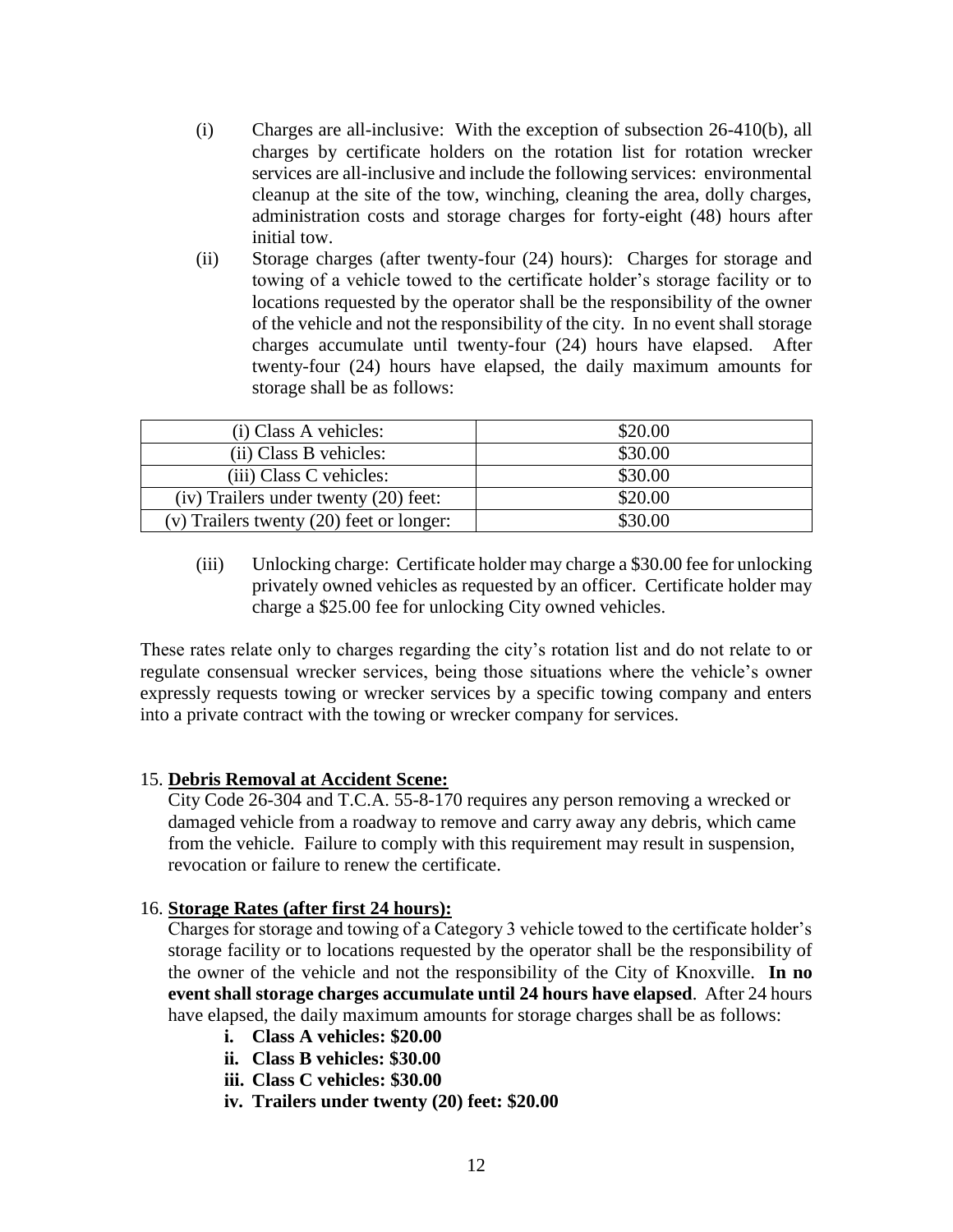# **v. Trailers twenty (20) feet or longer: \$30.00**

#### 17. **Storage Lot Requirements:**

With the exception of a request by the owner or operator of a vehicle to transport the vehicle to a specific location inside or outside the City, or other location required by the City of Knoxville Police Department, all wreckers on a rotation list shall tow vehicles within a three (3) mile radius of the corporate limits of the City of Knoxville or within Knox County to a storage lot maintained by the certificate holder. The storage lot must be properly zoned, lighted and secured with a fence and shall have an attendant with authority to transact business available at all times; have a telephone available to the public and have sufficient area available to accommodate all vehicles towed to the lot.

# 18. **Vehicle Inventory; Release of Personal Items:**

- A. Certificate holders shall complete a detailed inventory sheet when removing any items from a vehicle and a copy of the inventory sheet shall be left inside the vehicle. The inventory sheet must be attached to the original invoice and shall contain the following:
	- i. Date items removed
	- ii. Time items removed
	- iii. Reason items were removed
	- iv. Name(s) of all persons removing items
	- v. Description of each item

# B. **Personal property:**

Certificate holders shall release personal property contained in towed vehicles to the owner/designee upon their request. Personal property is defined as anything not physically attached or mounted to the towed vehicle. Such items may include, but not limited to, clothing articles, tools, CD's, personal items contained in glove boxes or consoles, etc. The certificate holder shall not charge for releasing personal property.

- i. When personal property is released, certificate holders shall require Photo identification to verify the person(s) requesting the release.
- ii. Any time personal property is released to the owner/designee, the date and time of release along with the name(s) of the owner/designee shall be noted on the original invoice.

# 19. **Tow-In Forms:**

The City of Knoxville will furnish a tow-in form for each vehicle towed which will contain the name of the officer or authorized agent of the City at the scene. One copy of the form will be given to the certificate holder. The tow-in form shall contain the following information:

- i. Date of tow
- ii. Time of tow
- iii. Name of officer or City agent requesting tow
- iv. Name of wrecker driver
- v. Name of Wrecker Company
- vi. Location towed from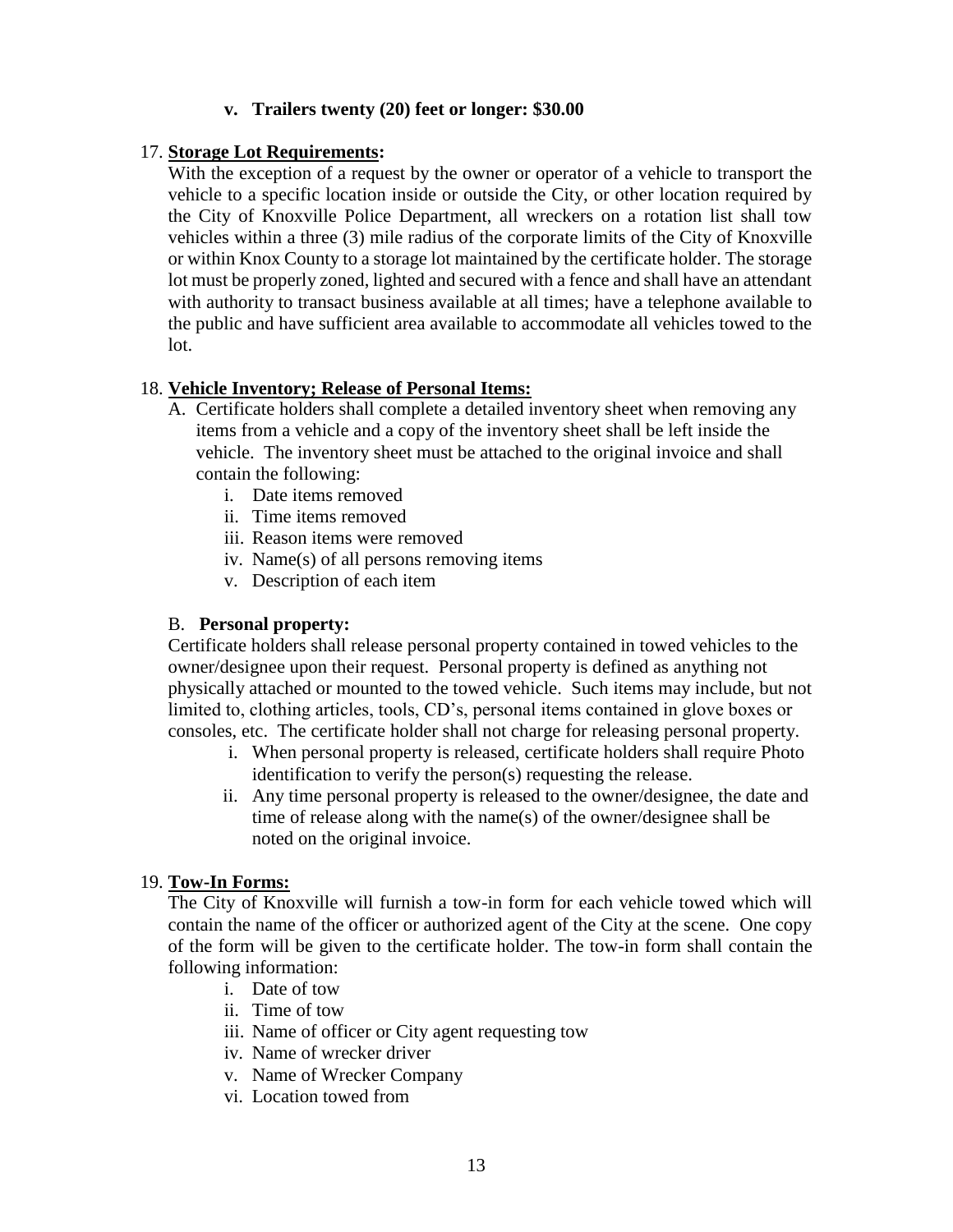vii. Location towed to

viii. Make, model, year, color of vehicle towed

ix. License plate number, VIN number

x. List of contents of vehicle

xi. Damage to vehicle

xii. Reason for towing vehicle

xiii. Charges against person (if arrested)

xiv. Driver's name

xv. Owner's name

If the tow is a result of a traffic accident, the following additional information is required:

a. Accident report number

b. Authorizing signature if applicable

# 20. **Daily Log of Tows:**

Each certificate holder shall maintain a daily log sheet, which shall be available for inspection at all times by the City of Knoxville, the Knoxville Police Department and other authorized City representatives.

Each log shall contain the following:

- a. The date and time the call came in, the identity of the caller, time service was dispatched, time service arrived on scene;
- b. Vehicle identification number, make, model, year and color of vehicle;
- c. Place of origin of tow;
- d. Place of destination of tow;
- e. Name of driver of tow vehicle and vehicle unit number
- f. Signature or initials of dispatcher taking the call

Each certificate holder shall retain and preserve all Daily Log Sheets for at least a period of three (3) years from the date of the tow. The daily log sheets shall be stored at the certificate holder's place of business, which is listed on the application. The daily log sheets are subject to inspection by the wrecker inspector at any time.

#### 21. **Invoices and Payments Schedule:**

Each month, every certificate holder on the rotation list will provide the City with an itemized invoice statement for all towing and wrecker charges incurred for vehicles towed to the City's storage lot in the previous month. Payments for services rendered will be made within thirty (30) days of the City's receipt of an undisputed invoice statement. Payment for services rendered does not indicate the City's acceptance of such services as being fully in accord with all the provisions of the City Code or the Knoxville Police Department's rules and regulations.

#### a. Invoice:

Every certificate holder shall maintain or cause to be maintained a separate, sequentially numbered, invoice for each vehicle transported to the towing company's facility or another location, upon which is recorded on each invoice, the following:

1. Date of towing service and date and time of vehicle release;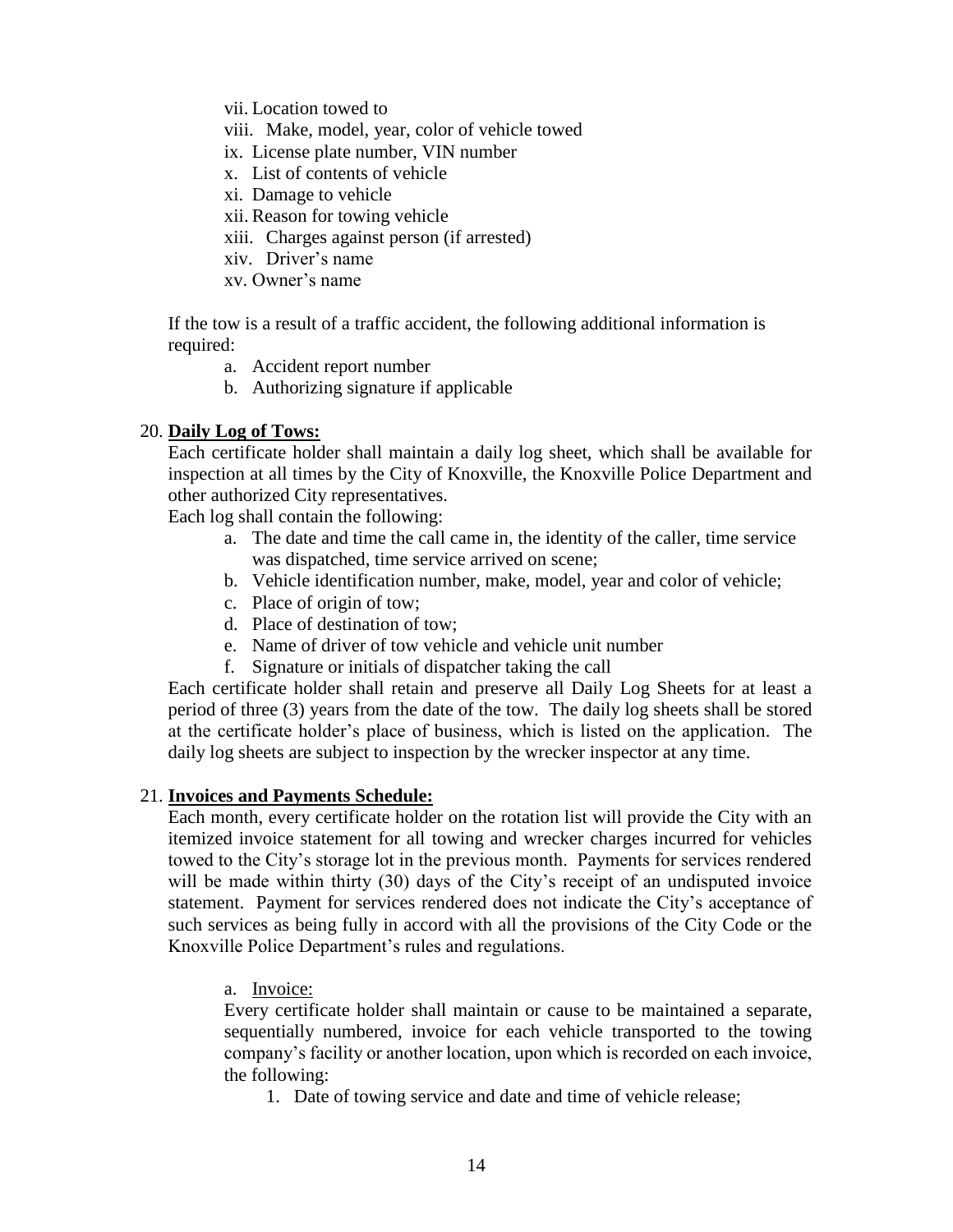- a. If towed to the wrecker service lot, time of arrival on the lot.
- 2. Vehicle information to include: make, model, year, license plate number, vehicle identification number and color of vehicle;
- 3. Signature from the person the vehicle is released to;
- 4. Location from where the vehicle is towed from;
- 5. Location where the vehicle is towed to;
- 6. Wrecker driver's name and vehicle unit number;
- 7. An itemization of any and all towing charges and other services;
- 8. Method of payment for vehicle release.

Each certificate holder shall retain and preserve all invoices for at least a period of three (3) years from the date of the issuance. All invoices shall be available for inspection at all times by the City of Knoxville, the Knoxville Police Department and other authorized City representatives. The invoices shall be stored at the certificate holder's place of business listed on the application.

#### **b. Category 3 Tow Invoice Requirements:**

 Each certificate holder must present an invoice to the vehicle owner for Category 3 services. The invoice charges must not exceed the maximum amount allowed for the rotation list tow. Each invoice must explain charges, specifying the services provided to the customer and the price for service. Any overcharging may be grounds for a certificate holder being removed from the rotation list in accordance with City Code 26-413. **A copy of all rotation tow invoices for Category 3 vehicles shall be sent to the Knoxville Police Department's Inspection Unit by the 10th of each month.**

#### 22. **Monthly Wrecker Driver Report:**

Certificate holders shall submit a monthly wrecker driver report to the Inspections Unit. This report shall contain the full name and driver license number of every person who operates a wrecker full time or part time for the certificate holder. This report must be submitted by the  $10<sup>th</sup>$  of each month on a form provided by the wrecker inspector.

#### 23. **Certificate Holders Right of Termination:**

A certificate holder may terminate from the rotation list or lists by giving written notice to the wrecker inspector at least sixty (60) days prior to the termination date. If the certificate holder fails to give the sixty (60) days written notice, the certificate holder must continue to provide services until the effective termination date, or be held liable to the City for any and all costs, expenses and damages that the City sustains as a result of the certificate holder's failure to give the sixty (60) days written notice.

#### 24. **Miscellaneous Provisions**:

a. Independent contractor:

The certificate holder will render all services as an independent contractor; it will not be considered an employee of the City, nor will it be entitled to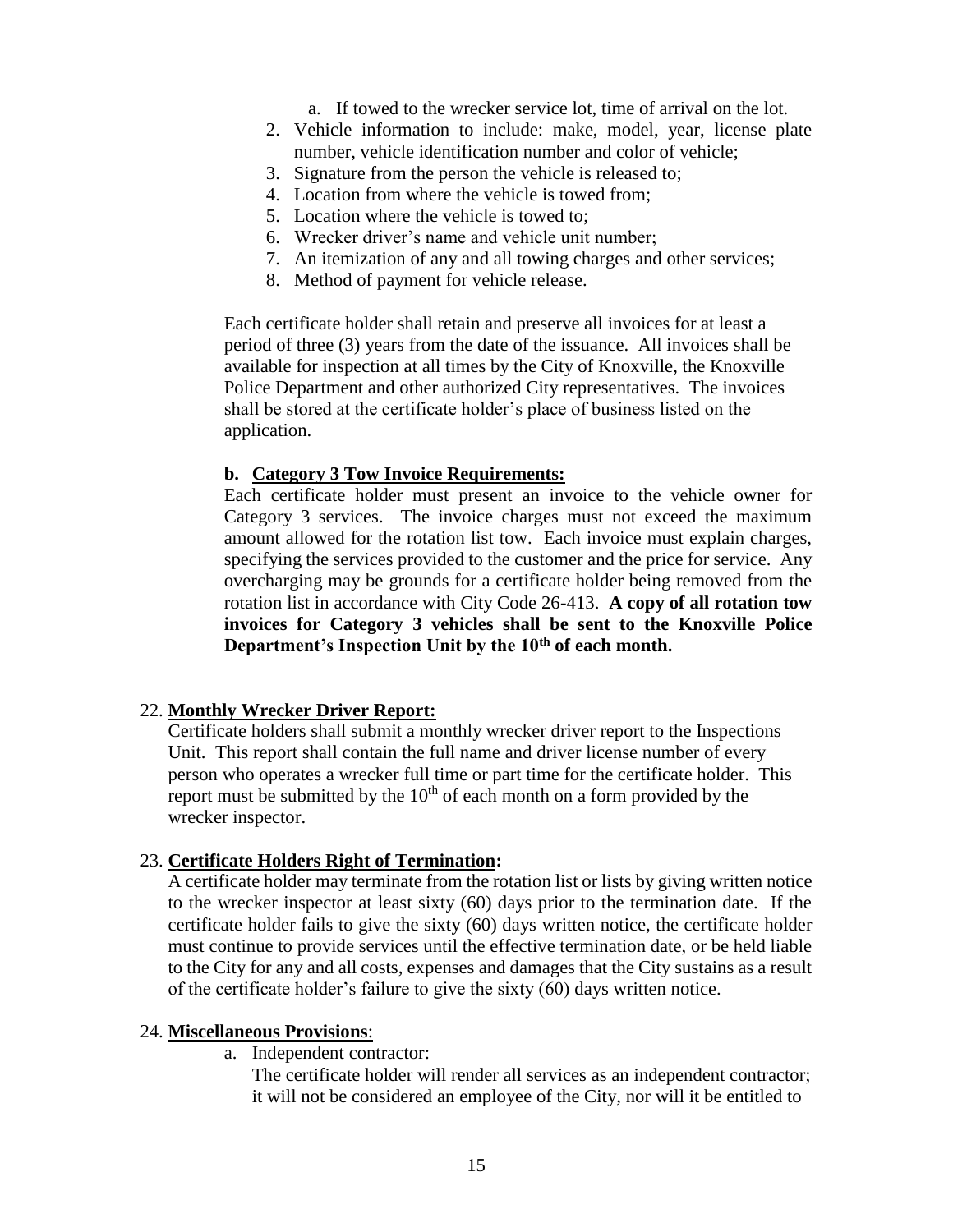any benefits, insurance, pension, or worker's compensation as an employee of the City.

- b. Federal, State and Local Requirements: All certificate holders on the rotation list are responsible for full compliance of all applicable federal, state, and local laws, rules and regulations.
- c. The Knoxville Police Department, through its wrecker inspector, may modify these rules and regulations periodically. Notice of any modifications will be provided to certificate holders in writing.

# 25. **Prohibited Acts:**

Certificate holders and wrecker drivers are prohibited from committing the following acts:

- i. Violation of the wrecker rotation rules and regulations established by the Knoxville Police Department.
- ii. Answering a call outside of the zone to which assigned, unless contacted by dispatch, the owner or driver of the vehicle.
- iii. Intercept or respond to any telephone, radio or other communication or call for wrecker services made or directed to another certificate holder on the rotation list.
- iv. To remove or transport any vehicle, which has been involved in an automobile accident occurring immediately prior to such removal, without first notifying the department and receiving permission from a law enforcement officer on the scene.
- v. To disregard the instruction of any law enforcement officer during the transporting of a vehicle to its destination.
- vi. To interfere with the orderly flow of traffic along public thoroughfares, except upon the direction of a law enforcement officer.
- vii. To drive along any street or bridge and solicit towing work.
- viii. To solicit or attempt to divert prospective patrons of another wrecker service.
- ix. To transport a vehicle other than by the most direct, safe route and without delay from the point of pick up to the point of assigned destination;
- x. To charge more than the maximum fees as provided.
- xi. Removing or transporting any vehicle, the owner of which is in violation of any law of the City or State, except through instructions of a law enforcement officer.
- xii. Transporting a person, other than an employee of the certificate holder, inside a vehicle being towed or on a roll-back.

Failure to comply may result in suspension, revocation or failure to renew the certificate.

# 26. **Wrecker Rotation List; Suspension or Revocation:**

i. Violation of any provision of the City Code, any wrecker rotation rules and regulations regarding wrecker services for the rotation list, or